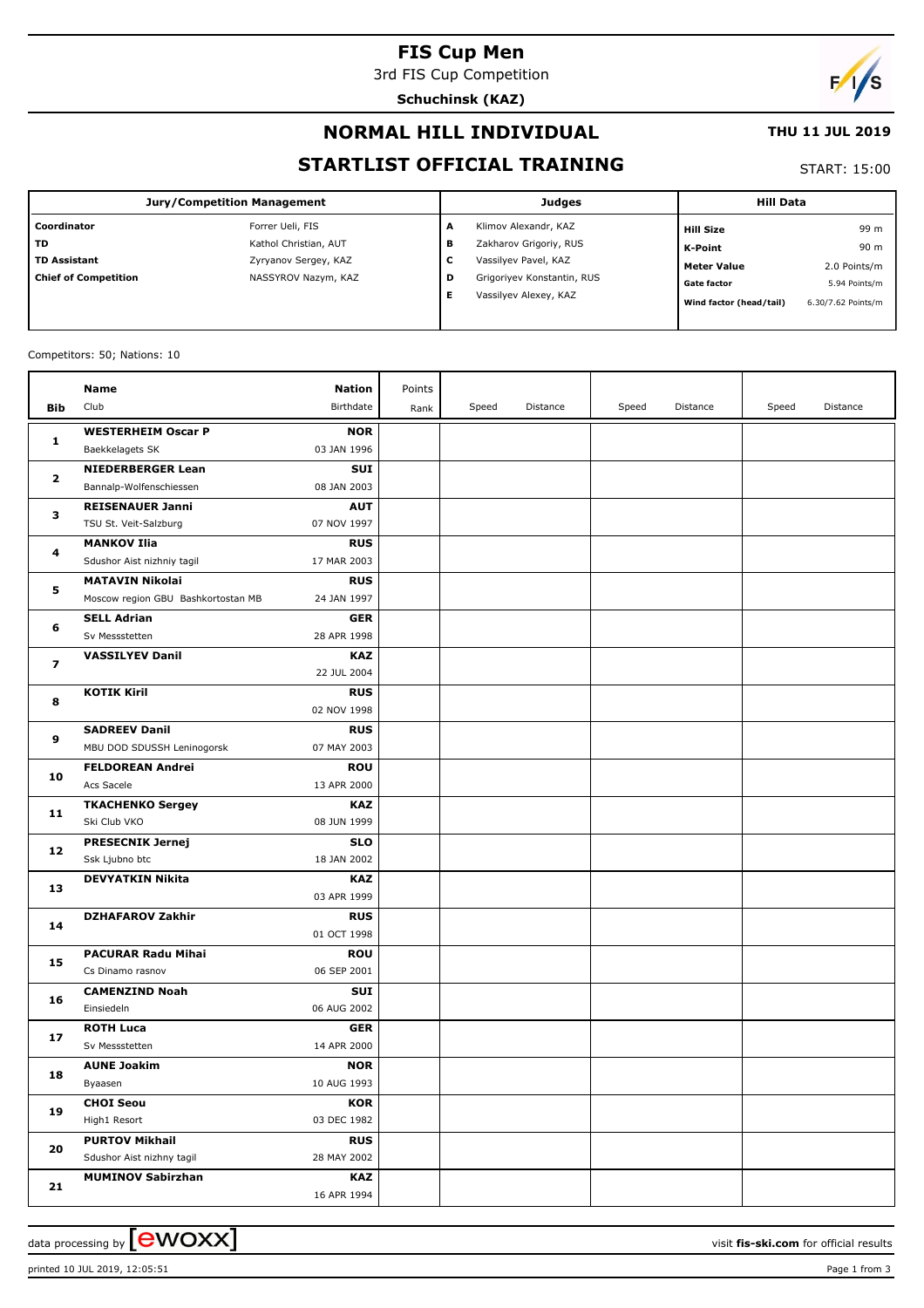# **FIS Cup Men**

3rd FIS Cup Competition

**Schuchinsk (KAZ)**



## **NORMAL HILL INDIVIDUAL**

#### **THU 11 JUL 2019**

# **STARTLIST OFFICIAL TRAINING**

START: 15:00

|     | Name<br><b>Nation</b>                                    | Points         |                   |                   |                   |
|-----|----------------------------------------------------------|----------------|-------------------|-------------------|-------------------|
| Bib | Club<br>Birthdate                                        | Rank           | Speed<br>Distance | Speed<br>Distance | Distance<br>Speed |
|     | <b>KORCHUK Anton</b><br><b>UKR</b>                       |                |                   |                   |                   |
| 22  | 04 AUG 2004<br>COP of Winter Sports                      |                |                   |                   |                   |
| 23  | <b>WOHLGENANNT Ulrich</b><br><b>AUT</b>                  |                |                   |                   |                   |
|     | SK Kehlegg-Vorarlberg<br>01 AUG 1994                     |                |                   |                   |                   |
| 24  | <b>BUSKUM Andreas Granerud</b><br><b>NOR</b>             |                |                   |                   |                   |
|     | Lensbygda<br>05 JUN 1996                                 |                |                   |                   |                   |
| 25  | <b>NIETZEL Justin</b><br><b>GER</b>                      |                |                   |                   |                   |
|     | 17 SEP 1997<br>Sc Hinterzarten                           |                |                   |                   |                   |
| 26  | <b>KAZ</b><br><b>BOIKO Mikhail</b>                       |                |                   |                   |                   |
|     | vko<br>14 AUG 2000                                       |                |                   |                   |                   |
| 27  | <b>MARCHUKOV Aleksandr</b><br><b>RUS</b>                 |                |                   |                   |                   |
|     | 08 OCT 2000<br>Sankt-Petersburg                          |                |                   |                   |                   |
| 28  | <b>KOR</b><br><b>CHO Sungwoo</b><br>01 JAN 2000          |                |                   |                   |                   |
|     | <b>HOFER Thomas</b><br><b>AUT</b>                        |                |                   |                   |                   |
| 29  | SV Innsbruck-Bergisel-Tirol<br>28 JAN 1996               |                |                   |                   |                   |
|     | <b>CHOI Heung Chul</b><br><b>KOR</b>                     |                |                   |                   |                   |
| 30  | 03 DEC 1981<br>High1 Resort                              |                |                   |                   |                   |
|     | <b>SAFONOV Gleb</b><br><b>KAZ</b>                        |                |                   |                   |                   |
| 31  | Almaty Skiclub<br>11 SEP 2001                            |                |                   |                   |                   |
|     | <b>SPULBER Mihnea Alexandru</b><br><b>ROU</b>            |                |                   |                   |                   |
| 32  | Acs Sacele<br>11 DEC 2000                                |                |                   |                   |                   |
|     | <b>KALINICHENKO Vitaliy</b><br><b>UKR</b>                |                |                   |                   |                   |
| 33  | 09 AUG 1993<br>ShVSM of Ivano-Frankivsk                  |                |                   |                   |                   |
| 34  | <b>PREVC Cene</b><br><b>SLO</b>                          |                |                   |                   |                   |
|     | Sk Triglav kranj<br>12 MAR 1996                          |                |                   |                   |                   |
| 35  | <b>VASKUL Andrii</b><br><b>UKR</b>                       |                |                   |                   |                   |
|     | COP of Winter Sports<br>01 APR 1999                      |                |                   |                   |                   |
| 36  | <b>UKR</b><br><b>MARUSIAK Yevhen</b>                     |                |                   |                   |                   |
|     | ShVSM of Ivano-Frankivsk<br>16 MAR 2000                  |                |                   |                   |                   |
| 37  | <b>KAZ</b><br><b>TURSUNZHANOV Nurshat</b><br>08 FEB 2003 |                |                   |                   |                   |
|     | <b>KADYROV Ilshat</b><br><b>KAZ</b>                      |                |                   |                   |                   |
| 38  | Almaty Ski Club<br>03 MAY 2004                           |                |                   |                   |                   |
|     | <b>NEKHOROSHEV IVAN</b><br><b>KAZ</b>                    |                |                   |                   |                   |
| 39  | 10 APR 2001                                              |                |                   |                   |                   |
|     | <b>SEIDL Fabian</b><br><b>GER</b>                        |                |                   |                   |                   |
| 40  | Sc Auerbach<br>23 JUN 1997                               |                |                   |                   |                   |
| 41  | <b>LOGINOV Aleksandr</b><br><b>RUS</b>                   |                |                   |                   |                   |
|     | Tatarstan<br>18 DEC 2000                                 |                |                   |                   |                   |
| 42  | <b>VILLUMSTAD Fredrik</b><br><b>NOR</b>                  |                |                   |                   |                   |
|     | SKIMT<br>21 MAR 1999                                     |                |                   |                   |                   |
| 43  | KAZ<br><b>KRAVTSOV Sergey</b>                            |                |                   |                   |                   |
|     | 28 JAN 2002                                              |                |                   |                   |                   |
| 44  | <b>MOERTH Francisco</b><br><b>AUT</b>                    | $\overline{2}$ |                   |                   |                   |
|     | WSC Bad Mitterndorf<br>09 JUL 1999                       | 38.            |                   |                   |                   |
| 45  | <b>RAINER Stefan</b><br><b>AUT</b>                       | 8              |                   |                   |                   |
|     | SV Schwarzach<br>15 AUG 1999<br><b>WEIGEL Cedrik</b>     | 29.<br>22      |                   |                   |                   |
| 46  | <b>GER</b><br>SG Nickelhuette Aue<br>15 DEC 1998         | 20.            |                   |                   |                   |
|     | <b>CACINA Daniel Andrei</b><br><b>ROU</b>                | 46             |                   |                   |                   |
| 47  | 17 OCT 2001<br>Cs Dinamo rasnov                          | 11.            |                   |                   |                   |
|     |                                                          |                |                   |                   |                   |

printed 10 JUL 2019, 12:05:51 Page 2 from 3

data processing by **CWOXX**  $\blacksquare$